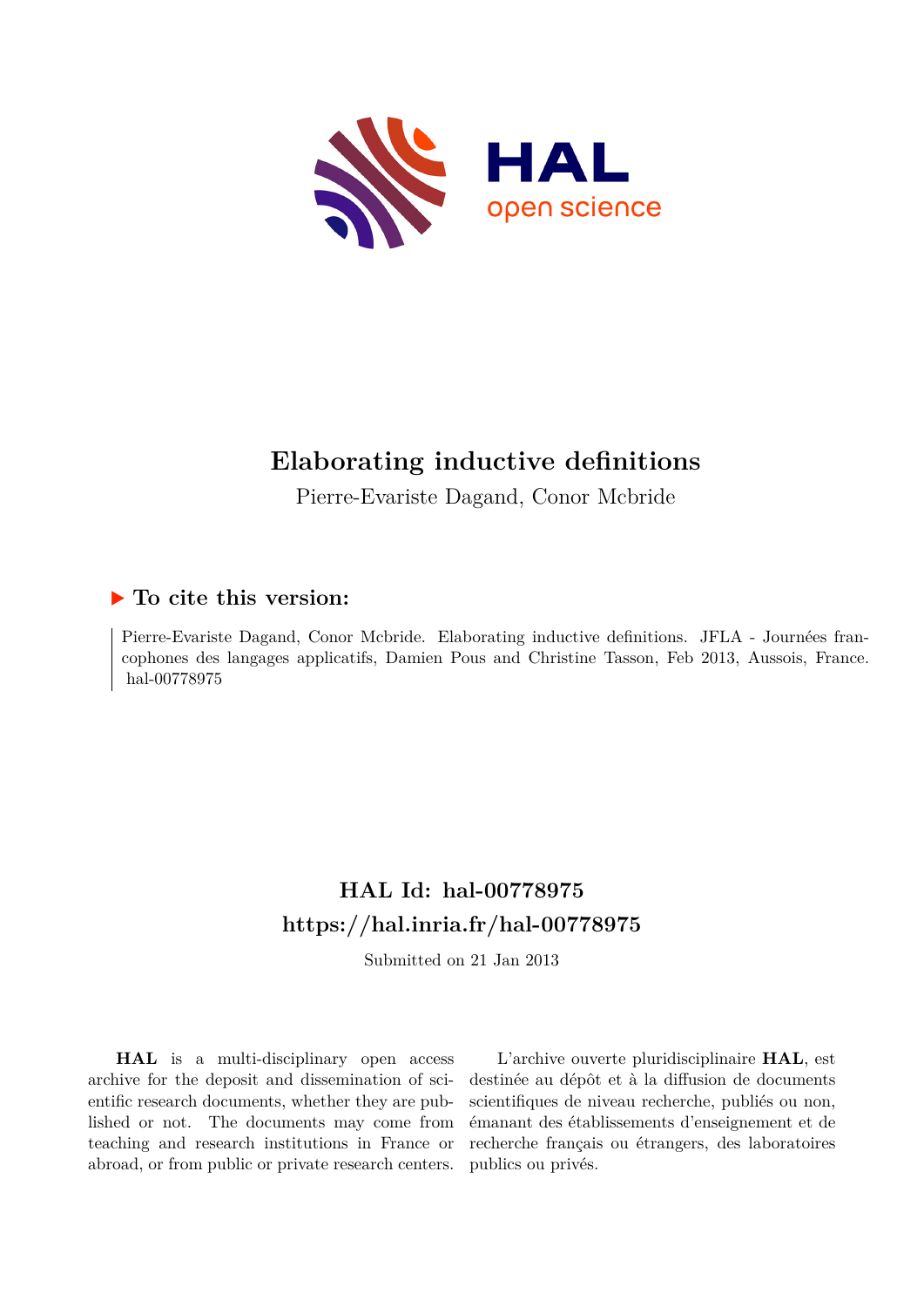# Elaborating Inductive Definitions

Pierre-Evariste Dagand & Conor McBride ´

Mathematically Structured Programming group, University of Strathclyde

#### Abstract

We present an elaboration of inductive definitions down to a universe of datatypes. The universe of datatypes is an internal presentation of strictly positive types within type theory. By elaborating an inductive definition – a syntactic artefact – to its code – its semantics – we obtain an internalised account of inductives inside the type theory itself: we claim that reasoning about inductive definitions could be carried in the type theory, not in the meta-theory as it is usually the case. Besides, we give a formal specification of that elaboration process. It is therefore amenable to formal reasoning too. We prove the soundness of our translation and hint at its completeness with respect to Coq's Inductive definitions. The practical benefits of this approach are numerous. For the type theorist, this is a small step toward bootstrapping, i.e. implementing the inductive fragment in the type theory itself. For the programmer, this means better support for generic programming: we shall present a lightweight deriving mechanism, entirely definable by the programmer and therefore not requiring any extension to the type theory.

In a dependent type theory, inductive types come in various shapes and forms. Unsurprisingly, we can define data-types à la ML, following the sum-of-product recipe: we offer a choice of constructors and, for each constructor, comes a product of arguments. An example is the vintage List datatype:

> data List  $[A:SET]: SET$  where  $List_A \ni nil$ | cons $(a : A)(as : \mathsf{List}_A)$

For the working semanticist, this brings fond memory of a golden era: this syntax has a trivial categorical interpretation in term of *signature functor*, here  $L_A X = 1 + A \times X$ . Without a second thought, we can brush away the syntax, mapping the syntactic representations of sum and product to their categorical counterpart. Handling parameters comes at a minor complexity cost: we merely parameterise the functor itself, for instance with A here.

We ought to make sure that our language of data-type is correct, let alone semantically meaningful. Indeed, if we were to accept the following definition

#### data Bad  $[A:SET]: SET$  where Bad  $A \ni ex$  (f:Bad  $A \rightarrow A$ )

we would make many formal developments a lot easier to prove! To ban these bogus definitions, theorem provers such as Agda (Norell, 2007) or Coq (The Coq Development Team) rely on a positivity checker to ensure that all recursive arguments are in a strictly positive position. The positivity checker is therefore part of the trusted computing base of the theorem prover. Besides, by working on the syntactic representation of datatypes, it is a non negligible piece of software that is a common source of frustration: it either stubbornly prevents perfectly valid definitions – as it sometimes is the case in Coq – or happily accepts obnoxious definitions – as Agda users discover every so often.

While reasoning about datatypes is at a functor away, we seem stuck with these clumsy syntactic presentations: quoting Harper and Stone (2000), "the treatment of datatypes is technically complex,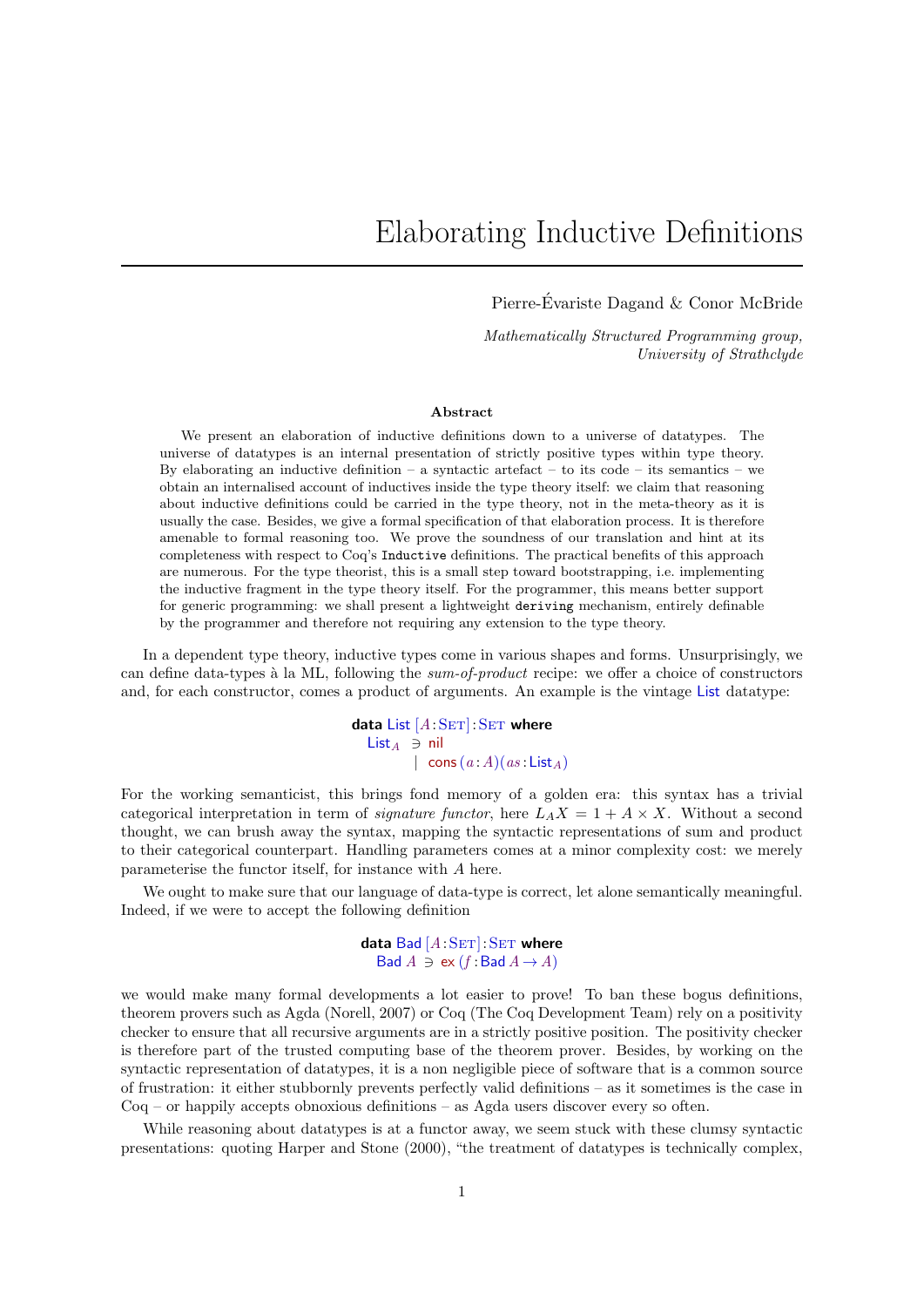but conceptually straightforward". Following Stone and Harper, most authors (Asperti et al., 2012; Luo, 1994; McBride et al., 2004) have no choice but to throw in the towel and proceed over a "..."filled skeleton of inductive definition. Proving any property on such definition is a perilous exercise for the author, and a hardship on the reader.

We attribute these difficulties to the formal gap between the syntax of inductive definitions and their semantics. While inductive types have an interpretation in term of initial algebra of strictly positive functors, we are unable to leverage this knowledge. Being stuck with a syntactic artefact, the ghost of the de Bruijn criterion haunts our type theories: inductive definitions elude the type checker and must be enforced by a not-so-small positivity checker. Besides, since the syntax of inductive definitions is hardly amenable to formal reasoning, we are left wondering if its intended semantics is indeed respected. How many inductive skeletons are hidden in the dark closet of your theorem prover?

An alternative to a purely syntactic approach is to reflect inductive types inside the type theory itself. Following Benke et al. (2003), we extend a Martin-Löf type theory with a universe of inductive types, all that for a minor complexity cost (Chapman et al., 2010). From within the type theory, we are then able to create and manipulate datatypes but also compute over them. However, from a user perspective, these codes are a no-go: manually coding datatypes, for instance, is too cumbersome. Rather than writing low-level codes, we would like to write a honest-to-goodness inductive definition and get the computer to automatically *elaborate* it to a code in the universe. In this paper, we therefore show how we can grow a programming language on top of a type theory with a universe of datatypes.

In this paper, we elaborate upon (pun intended) the syntax of datatypes introduced in an earlier work (Dagand and McBride, 2012). While this syntax had been informally motivated, this paper is a first step toward a formal specification of its elaboration down to our universe of datatypes. Our contributions are the following:

- In Section 2, we give a crash course in elaboration for dependent types. We will present a bidirectional type checker (Pierce and Turner, 1998) for our type theory. We then extend it to make programming a less cryptic experience. To that purpose, we shall use types as presentations of more high-level concepts, such as the notions of finite set or of datatype constructor. While this section does not contain any new result per se, we aim at introducing the reader to a coherent collection of techniques that, put together, form a general framework for type-directed elaboration ;
- In Section 3, we specify the elaboration of inductive types down to a simple universe of inductive types. By lack of space, we had to leave out elaboration of inductive families. While the system we present in this paper is restricted to strictly positive types, we take advantage of its simplicity to develop our intuition. In this section, we aim at presenting a general methodology for growing a practical programming language out of a core calculus. The choice of a particular universe of datatypes is in large part irrelevant. In particular, the same ideas are at play in the case of inductive families<sup>1</sup>;
- In Section 4, we consider two potential extensions of the elaboration machinery. For the proofassistant implementer, we show how meta-theoretical results on inductives, such as the work of McBride et al. (2004), can be internalised and formally presented in the type theory. For the programmer, we show how a generic deriving mechanism à la Haskell can be implemented from within the type theory. This section aims both at demonstrating our universe-based approach, but also at motivating extensions of the basic elaboration machinery.

<sup>1</sup> Inductive families are treated in a companion technical report, available on Dagand's website.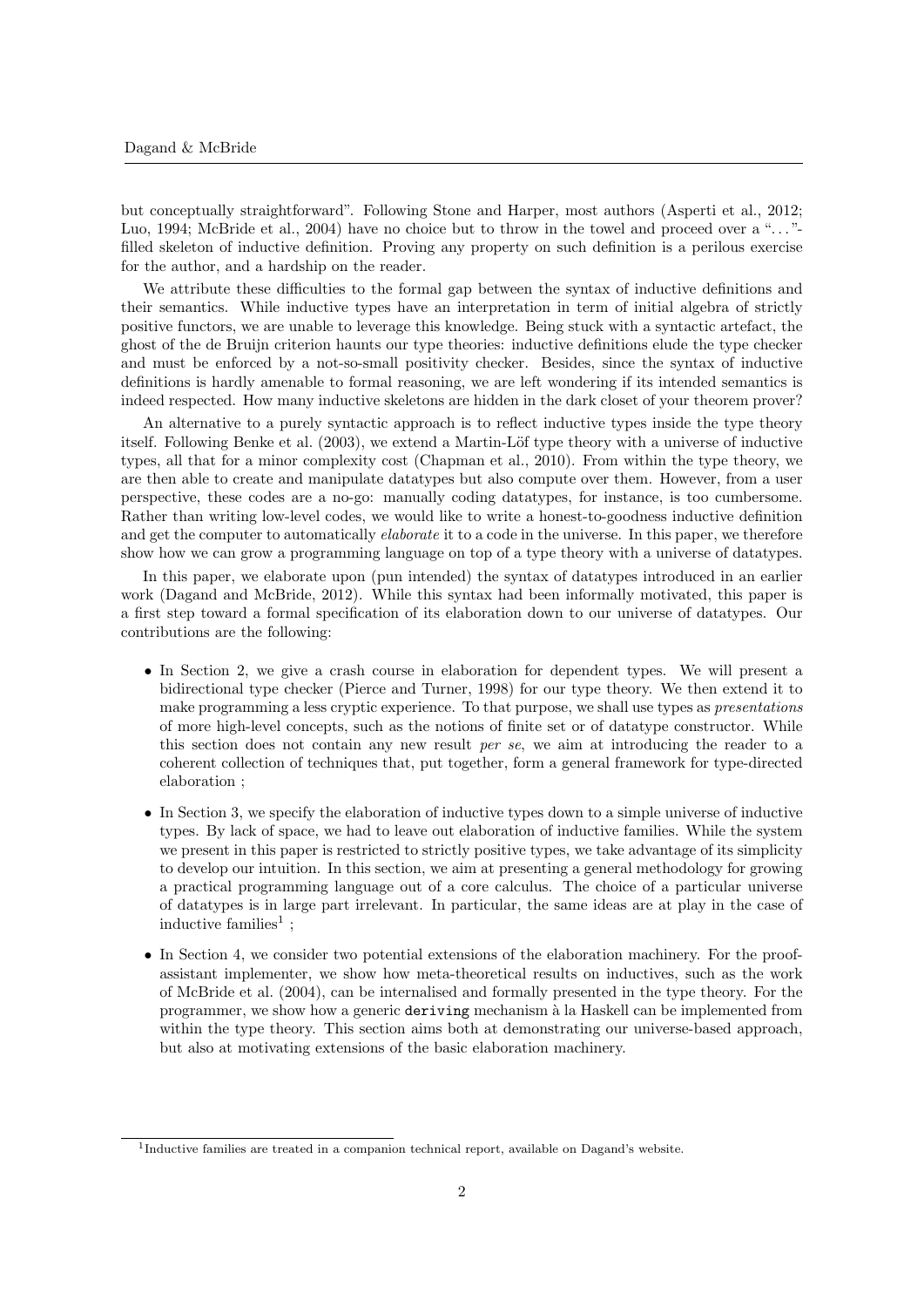

Figure 1: Type theory

Scope of this work: This paper aims at *specifying* an elaboration procedure from an inductive definition down to its representation in a universe of inductive types. At the risk of disappointing implementers, we are not describing an implementation. In particular, we shall present the elaboration in a relational style, hence conveniently glancing over the operational details. Our goal is to ease the formal study of inductive definitions, hence the choice of this more abstract style. Nonetheless, this paper is not entirely disconnected from implementation. First, it grew out of our work on the Epigram system (Brady et al.), in which Peter Morris implemented a tactic elaborating an earlier form of inductive definition down to our universe of code. Second, a tutorial implementation of an elaborator for inductive types is currently underway.

# 1. The Type Theory

For this paper to be self-contained, we shall recall a few definitions from our previous work (Chapman et al., 2010). We shall not dwell on the meta-theoretical properties of this system: Luo (1994) has presented the meta-theoretical properties of Martin-Löf type theory, while Chapman et al. (2010) have studied its extension with a universe of datatypes. We present our core type theory in Figure 1. It is a standard Martin-Löf type theory, with  $\Sigma$ -types and  $\Pi$ -types. We shall write  $\text{SET}_k$  for the hierarchy of types, implicitly assuming cumulativity of universes. In order to be equality-agnostic, we simply specify our expectations through a judgmental presentation. Our presentation is hopefully not controversial and should adapt easily to regional variations, such as Coq, Agda or an observational type theory (Altenkirch et al., 2007).

A first addition to this core calculus is a universe of enumerations (Fig. 2). The purpose of this universe is to let us define finite collections of labels. Labels are introduced through the UId type and are then used to define finite sets through the EnumU universe. To index a specific element in such a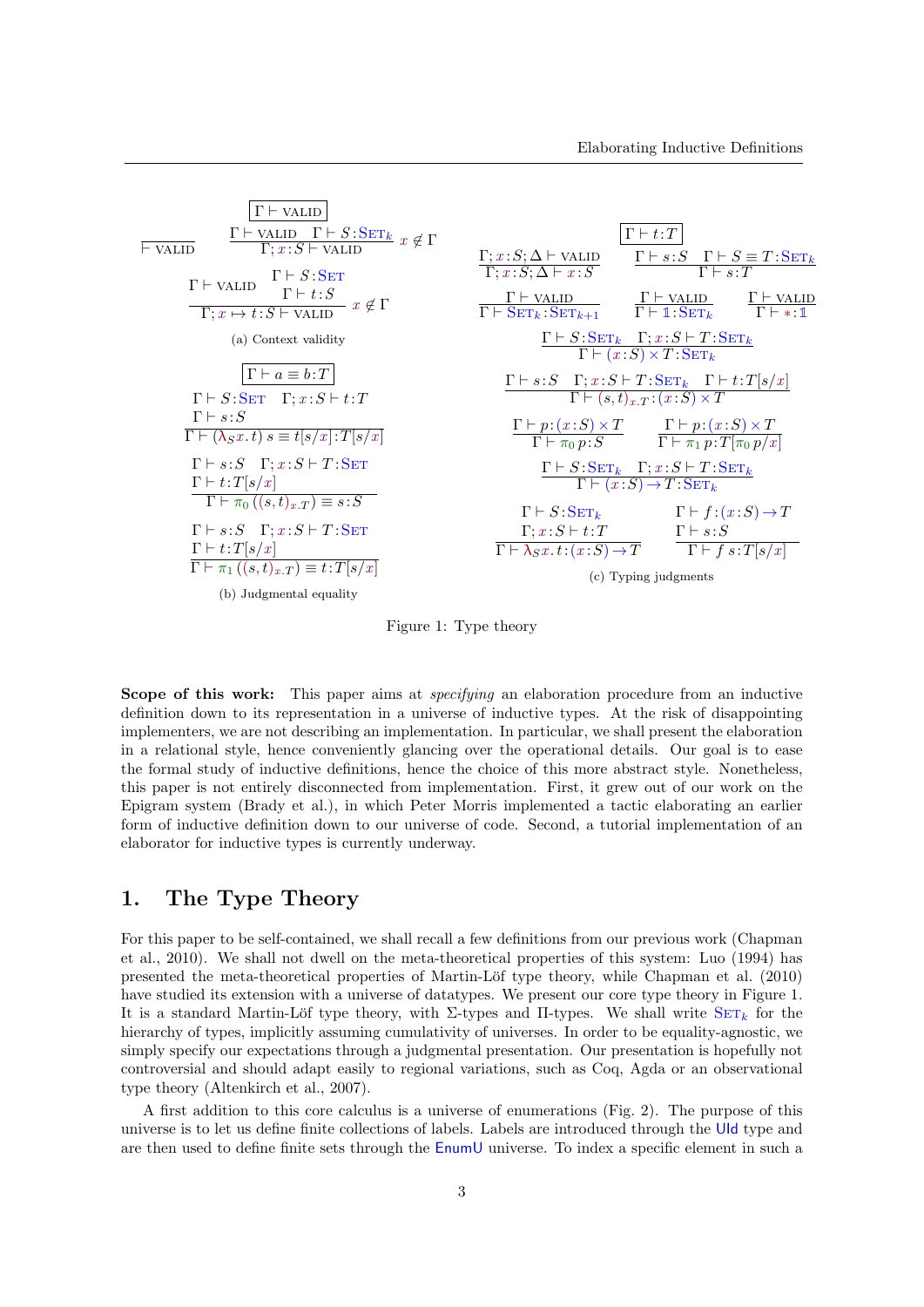

Figure 2: Universe of enumerations

set, we write an  $\text{Enum}$  code. To eliminate finite sets, we form a small  $\Pi$ -type  $\pi$  that builds a lookup tuple mapping, for all label  $e$  in the enumeration, a value of type  $Pe$ . The elimination principle switch performs this lookup, given an EnumT code and a lookup table for it. The equational theory is extended according to this intuition.

**Example 1** (Coding  $\{a, b, c\}$ ). We define this set by merely enumerating its labels, in effect building a list of tags:

 ${a, 'b, 'c} \triangleq \text{consE } 'a \text{ (consE } 'b \text{ (consE } 'c \text{ nilE)})$ : EnumU

**Example 2** (Coding  $\{a \mapsto e_a, b \mapsto e_b, c \mapsto e_c\}$ :  $(x : \text{EnumT} \{a, b, c\}) \mapsto Px$ ). We define this function by a straightforward application of the switch eliminator:

 ${a \mapsto e_a, 'b \mapsto e_b, 'c \mapsto e_c} \triangleq$  switch (consE 'a (consE 'b (consE 'c nilE)))  $P(e_a,(e_b,(e_c,*)))$ 

We recall the definition of our universe of inductive types in Figure 3. This universe captures strictly positive types, a generalisation of ML datatypes to dependent types. For pedagogical reason, we choose this simple universe as a first step toward a full-blown universe of inductive families. To define new datatypes, we give their code by describing their signature functor in Desc. Intuitively, Desc is an algebraic presentation of polynomial functors. The  $\Sigma$  code represents sums of monomials, while 'Π represents the exponents. 'var codes the polynomial's variable. To represent finite sums and products, we use, respectively, the ' $\sigma$  and ' $\times$  codes.

The interpretation function  $\llbracket \cdot \rrbracket$  turns such a description into the corresponding endofunctor over SET: from a syntactic description of a functor, the interpretation computes the actual semantic object. Its definition is obvious from the codes: a  $\Sigma$  is interpreted into a  $\Sigma$ -type, and so on. The notable exception is 'var, which describes the identity functor. Remark that the resulting functor are strictly positive, by construction. Hence, we can construct their least fix-point by defining  $\mu D \triangleq ||D|| (\mu D)$ and safely provide a generic elimination principle, induction. The All function computes the inductive hypothesis. The interested reader will find their precise definition elsewhere (Chapman et al., 2010) but the basic intuition we have given here is enough to understand this paper.

Example 3 (Describing natural numbers). Natural numbers can be presented as the least fix-point of the functor  $FX = 1 + X$ . This is described by:

$$
\begin{array}{ll}\n\text{NatD} & \text{: } \text{Desc} \\
\text{NatD} & \mapsto \text{'\sigma} \left\{ \begin{array}{l} \text{'0,} \\ \text{'suc} \end{array} \right\} \left\{ \begin{array}{l} \text{'0 -} \mapsto \text{'1,} \\ \text{'suc} \mapsto \text{'var} \times \text{'1} \end{array} \right\} \\
\text{Nat -} \text{Nat -} \text{Nat} \mapsto \mu \text{NatD}\n\end{array}
$$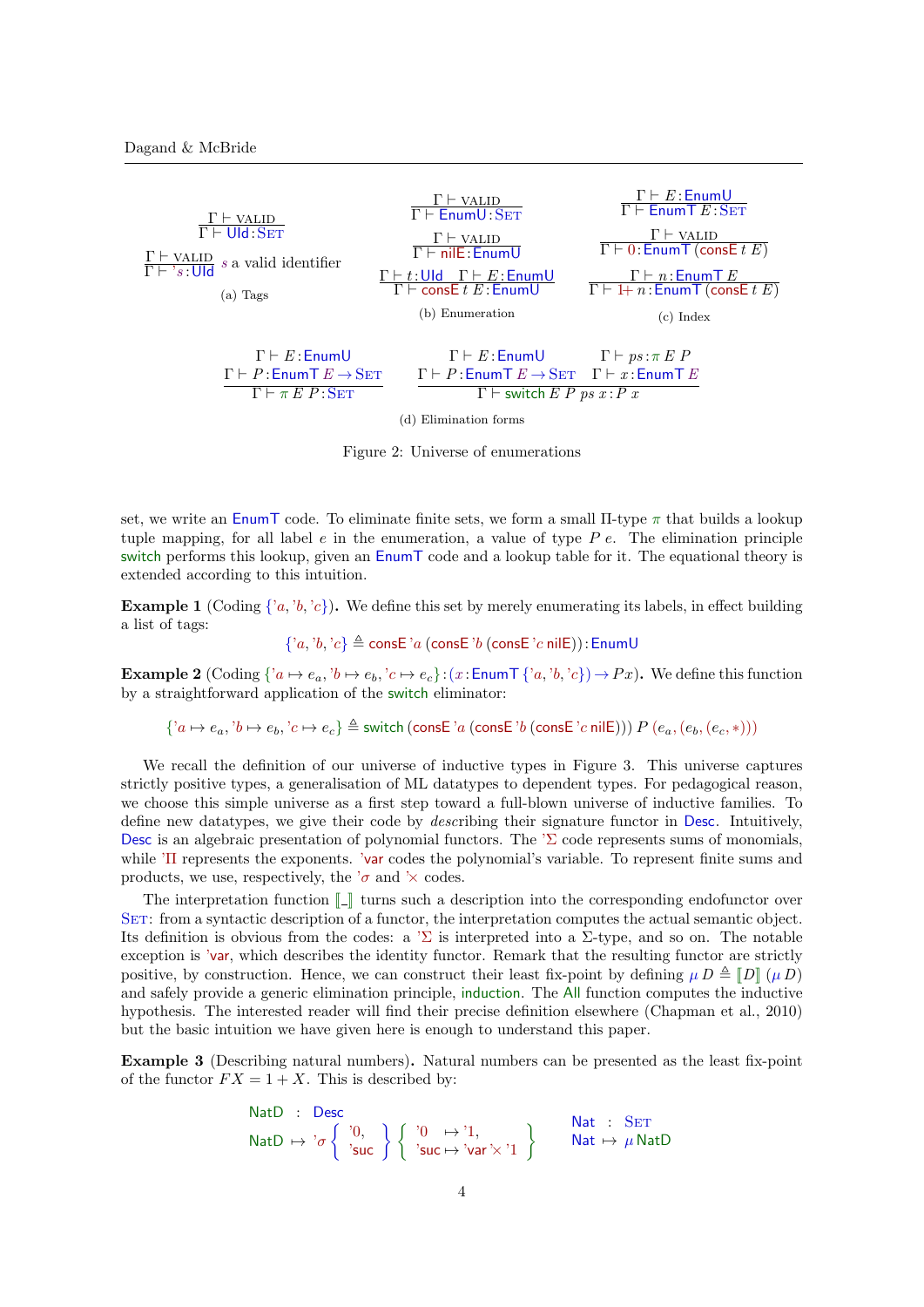| $\Gamma \vdash$ valid<br>$\overline{\Gamma \vdash}$ Desc : $\text{SET}_1$                                                          | $\left[ (D:\text{Desc}) \right] (X:\text{SET})$ : SET                                                           |                                           |                            |                                                                                                                    |
|------------------------------------------------------------------------------------------------------------------------------------|-----------------------------------------------------------------------------------------------------------------|-------------------------------------------|----------------------------|--------------------------------------------------------------------------------------------------------------------|
| $\Gamma \vdash$ valid<br>$\Gamma \vdash$ valid<br>$\Gamma \vdash 'var:Desc \qquad \Gamma \vdash '1:Desc$                           | $\ $ 'var $\ $<br>$\ 1\ $                                                                                       | X<br>$X$ and $X$                          | $\mapsto X$<br>$\mapsto$ 1 |                                                                                                                    |
| $\Gamma \vdash A :$ Desc $\Gamma \vdash B :$ Desc<br>$\Gamma \vdash A \times B :$ Desc                                             | $[A \times B]$<br>$\lbrack \lbrack \mathbf{T} \rbrack S \rbrack T \rbrack$                                      | X<br>X                                    |                            | $\mapsto$ $\llbracket A \rrbracket X \times \llbracket B \rrbracket X$<br>$\mapsto$ $(s: S) \rightarrow   T s   X$ |
| $\Gamma \vdash S : \text{SET}$ $\Gamma \vdash T : S \rightarrow \text{Desc}$<br>$\Gamma \vdash \text{'} \Pi S T$ : Desc            | $\lbrack\!\lbrack\!\lbrack\Sigma S\ T\rbrack\!\rbrack$<br>$\lbrack\!\lbrack\!\lbrack\sigma E\!\rbrack\!\rbrack$ | $X$ and $X$<br>X                          |                            | $\mapsto$ $(s: S) \times [T s] X$<br>$\mapsto$ (e: EnumT E) $\times$ $T e \mid X$                                  |
| $\Gamma \vdash S : \text{SET}$ $\Gamma \vdash T : S \rightarrow \text{Desc}$<br>$\Gamma \vdash \Sigma S T :$ Desc                  |                                                                                                                 | $\Gamma \vdash D:$ Desc                   |                            | $\Gamma \vdash xs : \ D\ \mu\,D$                                                                                   |
| $\Gamma \vdash E$ : Enum $\cup \Gamma \vdash T$ : Enum $\top E \rightarrow$ Desc<br>$\Gamma \vdash \text{'}\sigma E T:\text{Desc}$ |                                                                                                                 | $\Gamma \vdash \mu D \colon \mathbf{SET}$ |                            | $\overline{\Gamma \vdash \text{in}}$ $xs : \mu D$<br>$(b) Fix-point$                                               |
| (a) Codes                                                                                                                          |                                                                                                                 |                                           |                            |                                                                                                                    |

 $induction:(D:\text{Desc})(P:\mu D \to \text{SET}) \to ((d : ||D|| (\mu D)) \to \text{All } D P d \to P(\text{ind})) \to (x : \mu D) \to Px$ (c) Elimination principle

#### Figure 3: Universe of datatypes

Note that we are using a small ' $\sigma$  here: a datatype definition always starts with a finite choice of constructors. This corresponds to the tagged descriptions of Chapman et al. (2010): using this structure, we can implement some generic constructions – such as the Zipper or the free monad – and generic theorems – such as in Section 4.1. The interpretation of NatD gives a functor isomorphic to F. The presence of a spurious '1 in the description of suc is justified in the next section, when we consider the elaboration of datatype constructors.

Inhabitants of Nat are either  $0 \triangleq$  in ('0, \*) or suc  $n \triangleq$  in ('suc,  $(n, *)$ ) for n:Nat. We obtain the minor premises of the induction principle by unfolding the definition of All, which computes the induction hypothesis. In the 0 case, we have All NatD  $P(0,*) = 1 - i$ .e. we must prove P 0 in the base case. In the suc case, we have All NatD P ('suc,  $(n, *)$ ) = P n – i.e. for n: Nat such that P n, we must prove  $P$  (suc n). This corresponds to the standard induction principle of natural numbers.

Example 4 (Describing binary trees). Categorically, binary trees are modeled by the least fix-point of the functor  $T_A X = 1 + X \times A \times X$ . In our universe, we obtain trees by the following definitions:

TreeD (A:SET): Desc

\nTreeD 
$$
A \mapsto {}^{'}\sigma
$$
 { 'leaf, } 'node ] { 'leaf, 'index } 'node \mapsto {}^{'}\sigma

\nTreeA  $\mapsto \mu$  (TreeD A)

We easily check that the interpretation of TreeD is indeed *isomorphic* to  $T_A$ .

Inhabitants of Tree A are either leaf  $\triangleq$  in ('leaf, \*) or node l a  $r \triangleq$  in ('node,  $(l, (a,(r,*)))$ ) for  $l, r$ : Tree A and  $a : A$ . Again, We obtain the minor premises of the induction principle by unfolding the definition of All. In the leaf case, we have All (TreeD A) P ('leaf, \*) =  $\mathbb{1}$  – i.e. we must prove P leaf in the base case. In the node case, we have All (TreeD A) P ('node,  $(l, (a,(r,*))) = P l \times P r$  – i.e. for l, r: Tree A such that P l and P r and for any  $a:A$ , we must prove P (node l a r). This corresponds to the standard induction principle of binary trees.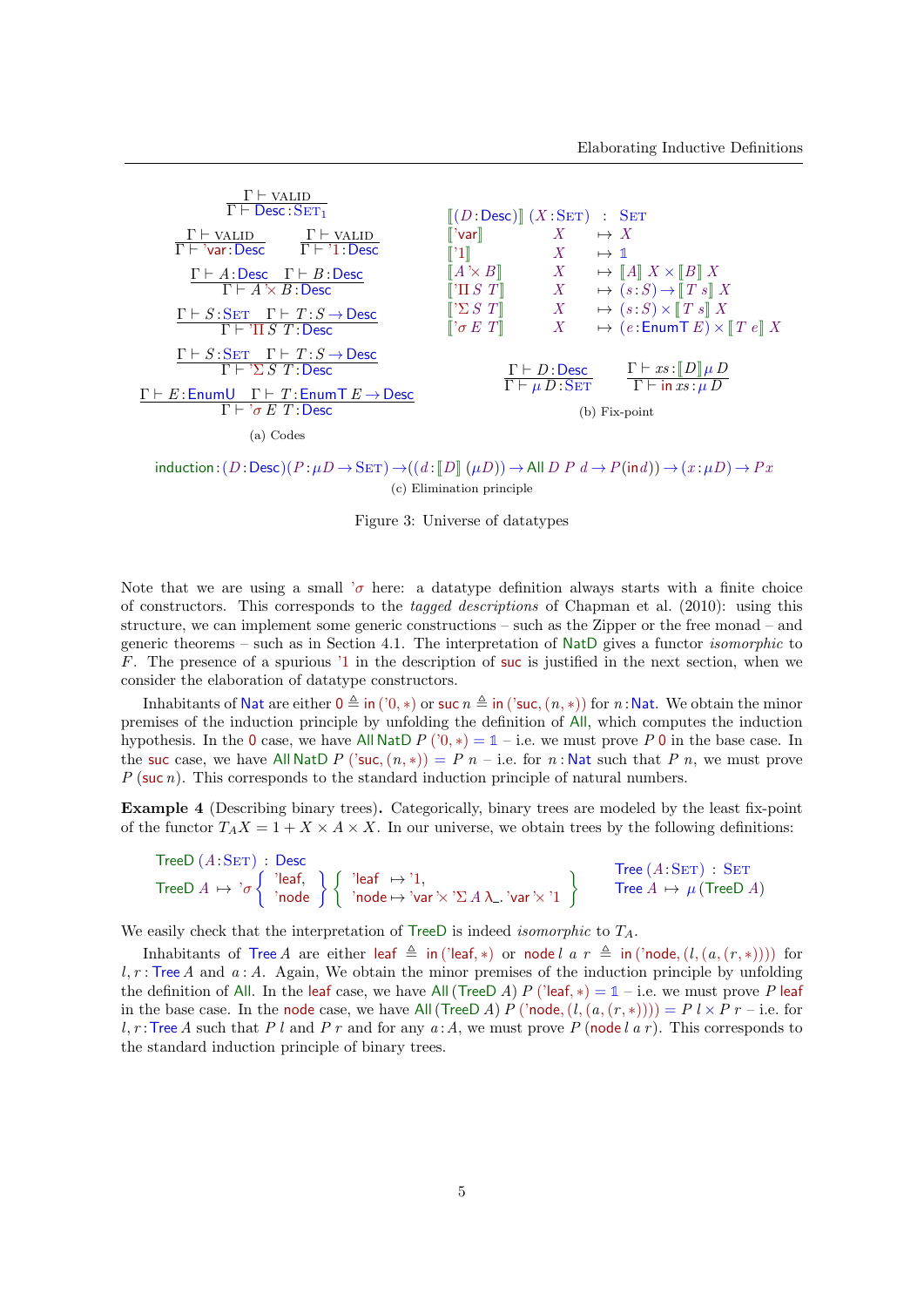

Figure 4: Bidirectional type checker

## 2. First Steps in Elaboration

In this section, we shall make our first steps in elaboration. First, we present a bidirectional type system for the calculus introduced in the previous section. Using the flow of information from type synthesis to type checking, we then declutter our term language. We shall see how, with little effort, we can move away from an austere calculus and closer to a proper programming language.

#### 2.1. Bidirectional type checking

The idea of bidirectional type checking (Pierce and Turner, 1998) is to capture, in the specification of the type checker, the local flow of typing information. On the one hand, we will synthesise types from variables and functions while, on the other hand, we will check terms against these synthesised types. By checking terms against their types, we can use types to structure the term language: for example, we remove the need for writing the domain type in an abstraction, or we can use a tuple notation for telescopes of  $\Sigma$ -types. Following Harper and Stone (2000), we distinguish two categories of terms. The core type theory defines the internal language. The bidirectional approach lets us then extend this core language into a more convenient external language. We shall hasten to add that this is not a novel idea: for instance, it is the basis of Matita's refinement system (Asperti et al., 2012). Also, we gave a similar presentation in some earlier work (Chapman et al., 2010).

Let us present type synthesis (Fig. 4a) first. The judgment  $\Gamma \vdash t \stackrel{Inf}{\leadsto} t' \in T$  states that the external term t elaborates to the internal term t' of type T in the context  $\Gamma$ . By convention, we shall keep the inputs of the relation to the left of the  $\sim$  symbol, while outputs will be on the right. Note that we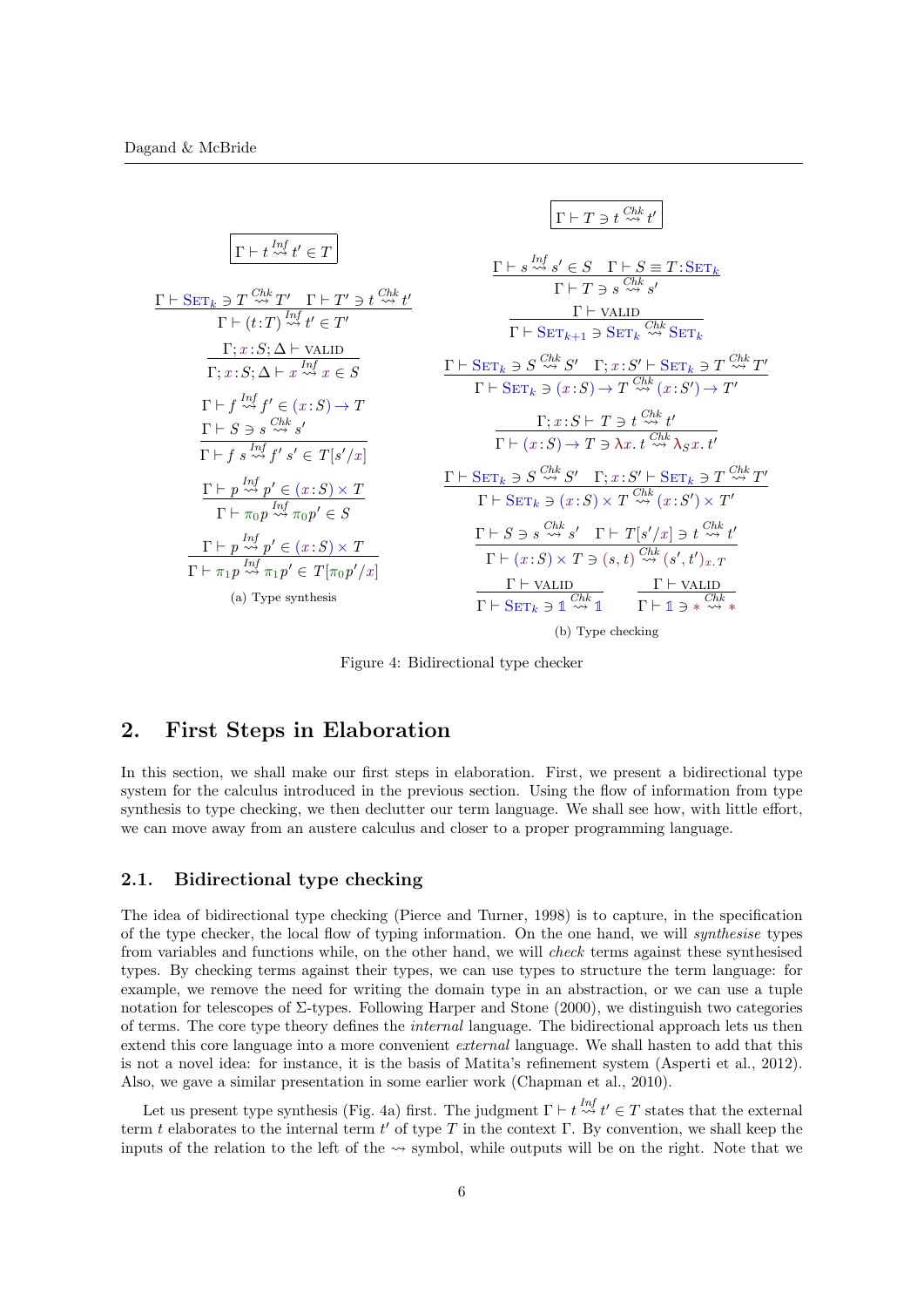switch from synthesising to checking in only two cases. First, in the application rule, we synthesise the function type, and therefore the argument type, and check the argument against its synthesised type. Second, we can explicitly annotate a checkable term by its type, thus obtaining a (trivially) synthesisable term. We expect the following soundness property to hold:

**Theorem 1** (Soundness of type synthesis). If  $\Gamma \vdash t \stackrel{Inf}{\leadsto} t' \in T$ , then  $\Gamma \vdash t'$ : T.

While type synthesis initiates the flow of typing information, type checking (Fig. 4b) lets us make use of this information to enrich the term language. The interpretation of the judgment  $\Gamma \vdash T \ni t \stackrel{Chk}{\leadsto} t'$ is that the external term t is checked against the type T in context  $\Gamma$  and elaborates to an internal term  $t'$ . The switch from checking to synthesising is made on a purely syntactic basis: we remark that we can segregate the external language in two mutually defined categories. On one hand, the synthesisable terms – consisting of variables, elimination forms and type annotation – and the checkable terms – consisting of the canonical objects. Doing so, we tame the apparent non-determinism: we switch from checking to inferring only when changing of syntactic category. Again, we expect the following soundness property to hold:

**Theorem 2** (Soundness of type checking). If  $\Gamma \vdash T \ni t \stackrel{Chk}{\leadsto} t'$ , then  $\Gamma \vdash t'$ : T.

Proof sketch of Theorem 1 and Theorem 2. The proof is by mutual induction over the synthesis and checking judgments. As we add more rules to the type checking system, we have made sure that these properties are preserved.

#### 2.2. Putting types at work

The type checker we have specified so far only allows untyped abstractions. We extend it with some convenient features.

Tuples: By design of the interpretation of our universes of enumeration and inductive types, we are often going to build inhabitants of  $\Sigma$ -telescope of the form  $(a : A) \times (b : B) \times \ldots \times (z : Z) \times \mathbb{1}$ . To reduce the syntactic burden of these nested pairs, we elaborate a LISP-inspired tuple notation:

$$
\frac{\Gamma \vdash A \ni x \stackrel{Chk}{\leadsto} x' \quad \Gamma \vdash B[x'/a] \ni (xs) \stackrel{Chk}{\leadsto} xs}{\Gamma \vdash (a:A) \times B \ni (x \, xs) \stackrel{Chk}{\leadsto} (x', xs')_{a,B}}
$$

Finite sets, introduction and elimination: In Section 1, we have used an informal set-like notation for enumerations: we can make that notation formal through elaboration. To do so, we extend the type checker with the following rules:

$$
\Gamma \vdash \text{EnumU} \ni \{\} \xrightarrow{Chk} \text{nil} \qquad \Gamma \vdash \text{EnumU} \ni \{ts\} \xrightarrow{Chk} \text{cons} \text{E}
$$
\n
$$
\Gamma \vdash \text{EnumU} \ni \{?a, ts\} \xrightarrow{Chk} \text{cons} \text{E} \ni a \text{E}
$$
\n
$$
\Gamma \vdash \text{EnumU} \ni \{?l_0, \dots, ?l_k\} \xrightarrow{Chk} E \qquad \Gamma \vdash \pi \text{E} \ P \ni (e_0 \dots e_k) \xrightarrow{Chk} es
$$
\n
$$
\Gamma \vdash (e: \text{EnumT} \ E) \rightarrow P \ e \ni \{?l_0 \mapsto e_0, \dots ?l_k \mapsto e_k\} \xrightarrow{Chk} \text{switch} \ E \ P \ es
$$

 $\Box$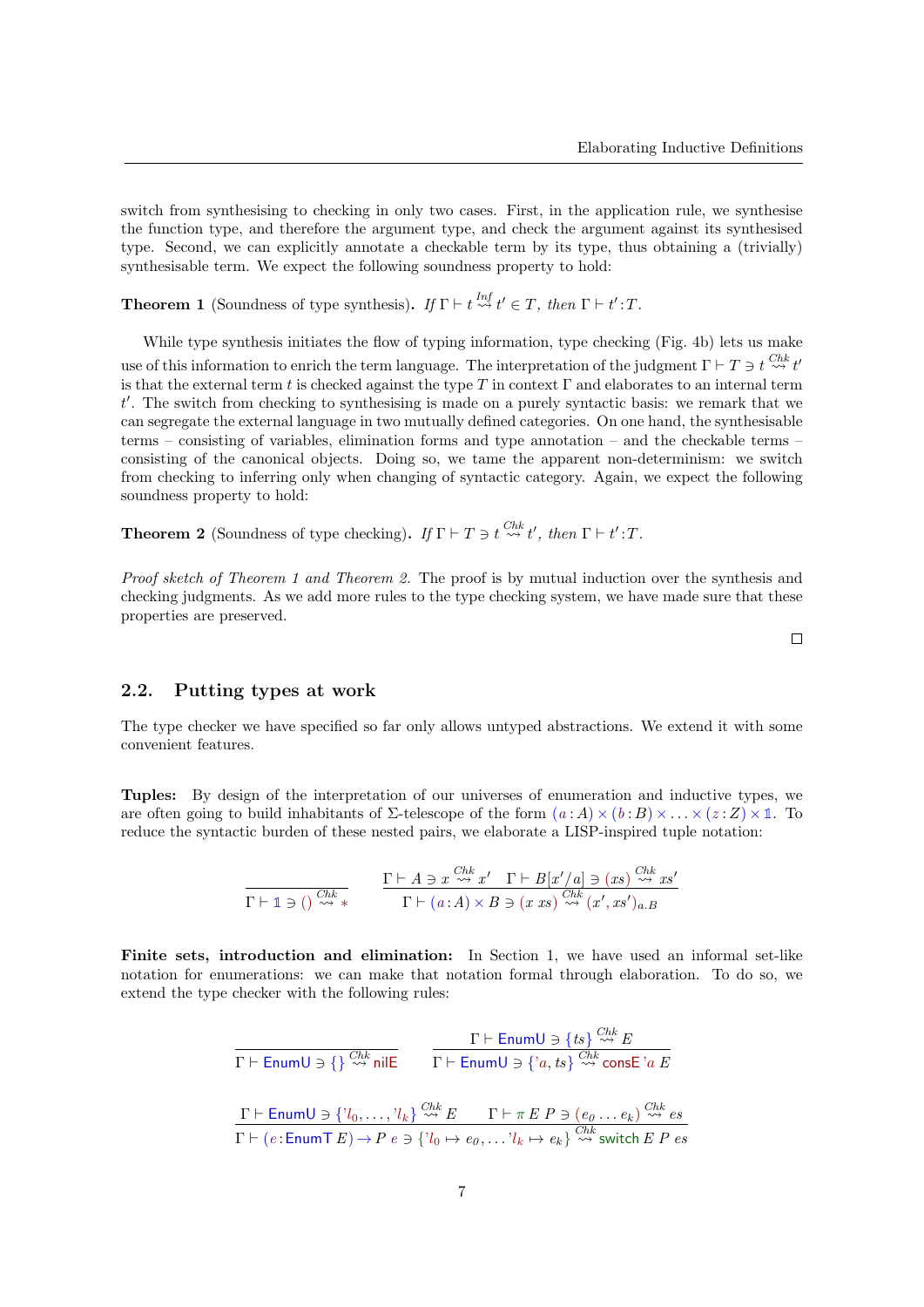Indexing finite sets: Also, rather than indexing into enumerations through the EnumT codes, we would like to be able to write the label and have it elaborate to the corresponding index. This is achieved by the following extension:

$$
\frac{\Gamma \vdash E \ni 't \stackrel{Chk}{\leadsto} n}{\Gamma \vdash \mathsf{cons} \mathsf{E} \ni t \stackrel{Chk}{\leadsto} 0} \qquad \frac{\Gamma \vdash E \ni 't \stackrel{Chk}{\leadsto} n}{\Gamma \vdash \mathsf{cons} \mathsf{E} \ni t \stackrel{Chk}{\leadsto} 1 + n}
$$

Datatype constructors: Finally, while we do not yet have a proper syntax for *declaring* inductive types, we can already extend our term language with constructors. Upon elaborating an external term  $c \, a_0 \ldots a_k$  against the fix-point of a tagged description, we replace this elaboration problem with the one consisting of elaborating the tuple consisting of the constructor label and the arguments:

$$
\frac{\Gamma \vdash [\neg \sigma E \ T ] \ (\mu (\neg \sigma E \ T)) \ni (\neg c \ a_0 \dots a_k) \stackrel{Chk}{\leadsto} \text{in} \ t}{\Gamma \vdash \mu (\neg \sigma E \ T) \ni c \ a_0 \dots a_k \stackrel{Chk}{\leadsto} t}
$$

**Example 5** (Elaboration of node l  $a r$ ). In Example 4, we painfully coded the node constructor by writing in ('node,  $(l, (a,(r, *)))$ ). Thanks to the above rule, we can directly write node l a r and it elaborates as expected:

$$
\frac{\Gamma \vdash \llbracket \text{TreeD } A \rrbracket ~ (\mu ~ (\text{TreeD } A)) \ni (\text{'node } l ~ a ~ r) \stackrel{Chk}{\leadsto} \text{in } (\text{'node}, (l, (a, (r, *))))}{\Gamma \vdash \mu ~ (\text{TreeD } A) \ni \text{node } l ~ a ~ r \stackrel{Chk}{\leadsto} \text{in } (\text{'node}, (l, (a, (r, *))))}
$$

# 3. Elaborating Datatypes

In this section, we specify the elaboration of inductive types down to our Desc universe. While this universe only captures strictly positive types, it is a good exercise to understand the general idea governing the elaboration of inductive definitions. Besides, because the syntax is essentially the same, our presentation should be easy to understand for readers familiar with Coq or Agda.

We adopt the standard sum-of-product high-level notation:

**data** D 
$$
\overrightarrow{[p:P]} : \overrightarrow{SET}
$$
 where  
D  $\overrightarrow{p}$   $\Rightarrow$  c<sub>0</sub>  $\overrightarrow{(a_0 : T_0)}$   
 $\qquad \qquad |$  ...  
 $\qquad \qquad |$  c<sub>k</sub>  $\overrightarrow{(a_k : T_k)}$ 

Where the arguments  $\vec{p}$  are parameters. A  $T_i$  can be recursive, i.e. refer to  $\vec{p}$ . Note that it is crucial that the parameters are the same in the definition and the recursive arguments.

Our translation to code follows the structure of the definition. The first level structure consists of the choice of constructors and is translated to a ' $\sigma$  code over the finite set of constructors. The second level structure consists of the Σ-telescope of arguments: it translates to right-nested 'Σ codes. When parsing arguments, we must make sure that the recursive arguments are valid and translate them to the 'var code.

#### 3.1. Description labels

To guide the elaboration of inductive definitions, we extend the type theory with description labels (Fig. 5). Their role is akin to programming labels (McBride and McKinna, 2004): they structure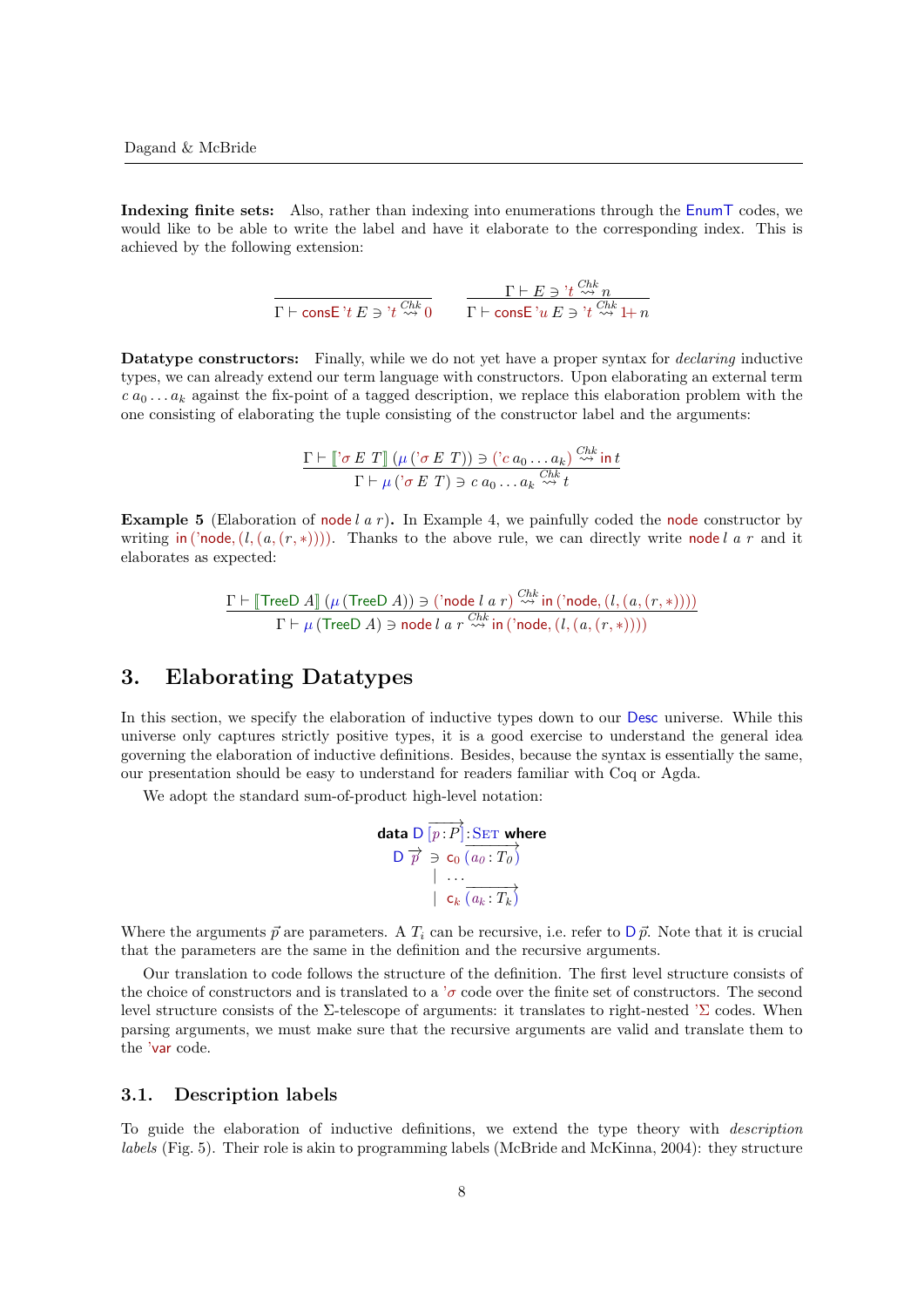

Figure 5: Description label

the elaboration task and are used to ensure that recursive arguments are correctly elaborated. A description label  $\langle l \rangle$  is a list starting with the name of the datatype being defined, followed by the parameters of that datatype. It can be thought of as a phantom type around Desc: it hides a low-level Desc object with an high-level presentation, i.e. the name and parameters of the datatype being defined. Every elaborative step is ran against a description label: thus, we can spot recursive arguments and check that parameters are preserved across a definition.

We introduce such type using return that takes the (finite) set of constructors and their respective code: doing so, we ensure that we are only accepting tagged descriptions. With call  $\langle l \rangle$ , we eliminate return by joining constructors and their codes in a  $\sigma$  code, effectively interpreting the choice of constructor:

> $\Gamma \vdash l$  datatel  $\Gamma \vdash E$ : EnumU  $\Gamma \vdash T$ : EnumT  $E \rightarrow$  Desc  $\Gamma \vdash$  call  $\langle l \rangle$  (return  $E T$ )  $\equiv$  ' $\sigma E T$  : Desc

#### 3.2. Elaborating inductive types

We shall present our translation in a top-down manner: from a complete definition, we show how the pieces fit together, giving some intuition for the subsequent translations. We then move on to disassemble and interpret each sub-component separately. As we progress, the reader should check that the intuition we gave for the whole is indeed valid. Every elaboration step is backed by a soundness property: proving these properties is inherently bottom-up. After having presented our definitions, we can prove the soundness theorem. The proof is technically unsurprising: we shall briefly sketch it at the end of this section. To further ease the understanding of our machinery, we illustrate each step by elaborating binary trees:

> data Tree  $[A:SET]: SET$  where Tree  $A \ni$  leaf | node  $(l:Tree A)(a:A)(r:Tree A)$

Elaboration of an inductive definition (Fig. 6a): The judgment reads as: in context Γ, the definition **data**  $\overline{D(p:P)}$ : SET **where** choices extends the original context to a context  $\Delta$  in which D has been defined. To obtain this definition, we first elaborate the parameters – via type checking – and move onto elaborating the choice of constructors – via rule (CHOICES) – introducing a description label in the process.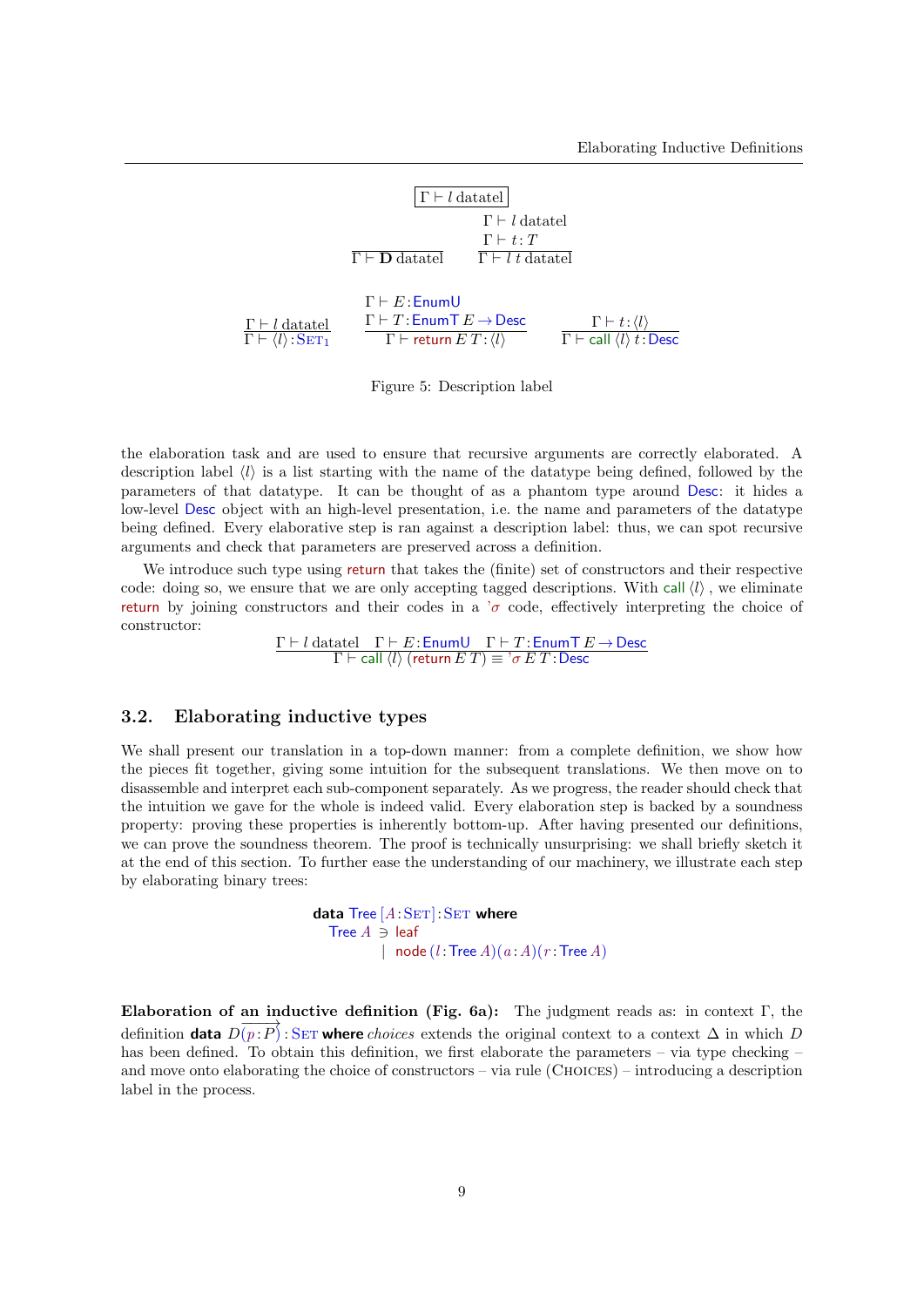$$
\boxed{\Gamma + \text{data } D(\overline{p}; P) : \text{SET where choices } \frac{\partial \Delta}{\partial \Delta} \boxed{\Gamma + \text{SET } \exists (\overline{p}; P) \rightarrow \text{SET} \text{ where choices } \frac{\partial \Delta}{\partial \Delta} \boxed{\Gamma + \frac{\partial \Delta}{\partial \Delta} \left(\overline{p}; P\right) \rightarrow \text{SET}}} \boxed{\Gamma + \text{data } D(\overline{p}; P) : \text{SET where choices } \frac{\partial \Delta}{\partial \Delta} \Gamma[D \rightarrow \lambda \overline{p}, \mu \text{ (cal (D  $\overline{p}) code): (\overline{p}; P') \rightarrow \text{SET}} \boxed{\text{(DATA)}}$ \n(a) Elaboration of definition\n(b) Elaboration of definition\n(c) Elaboration of definition\n(d) 
$$
\boxed{\Gamma + \langle l \rangle \ni choice \frac{\partial \Delta}{\partial \Delta} code}
$$
\n
$$
\frac{\Gamma + \langle l \rangle \ni c_i \frac{\partial \Delta}{\partial \Delta} \left(\frac{\partial \Delta}{\partial \Delta} \right)}{\Gamma + \langle l \rangle \ni T \rightarrow 0 \text{ of } ... \mid c_i \frac{\partial \Delta}{\partial \Delta} \text{ return } E \cdot T} \boxed{\text{(DIOICES)}} \boxed{\Gamma + \langle l \rangle \ni c_i \frac{\partial \Delta}{\partial \Delta} \text{ return } E \cdot T} \boxed{\text{(DIOICES)}} \boxed{\Gamma + \langle l \rangle \ni c_i \frac{\partial \Delta}{\partial \Delta} \text{ return } E \cdot T} \boxed{\text{(DIOICES)}} \boxed{\Gamma + \langle l \rangle \ni c_i \frac{\partial \Delta}{\partial \Delta} \text{ if } \Delta \Delta \text{ and } \Delta \Delta \text{ and } \Delta \Delta \text{ and } \Delta \Delta \text{ and } \Delta \Delta \text{ and } \Delta \Delta \text{ and } \Delta \Delta \text{ and } \Delta \Delta \text{ and } \Delta \Delta \text{ and } \Delta \Delta \text{ and } \Delta \Delta \text{ and } \Delta \Delta \text{ and } \Delta \Delta \text{ and } \Delta \Delta \text{ and } \Delta \Delta \text{ and } \Delta \Delta \text{ and } \Delta \Delta \text{ and } \Delta \Delta \text{ and } \Delta \Delta \text{ and } \Delta \Delta \text{ and } \Delta \Delta \text{ and } \Delta \Delta \text{ and } \Delta \Delta \text{ and } \Delta \Delta \text{ and } \Delta \Delta \text{ and } \Delta \Delta \text{ and } \Delta \Delta \text{ and } \Delta \Delta \text{
$$
$$

 $\overline{D \triangleright \mathbf{D}}$  (Match-Name)

 $\frac{T \triangleright l}{T p \triangleright l p}$  (Match-Param)

(e) Matching label

Figure 6: Elaboration of inductive types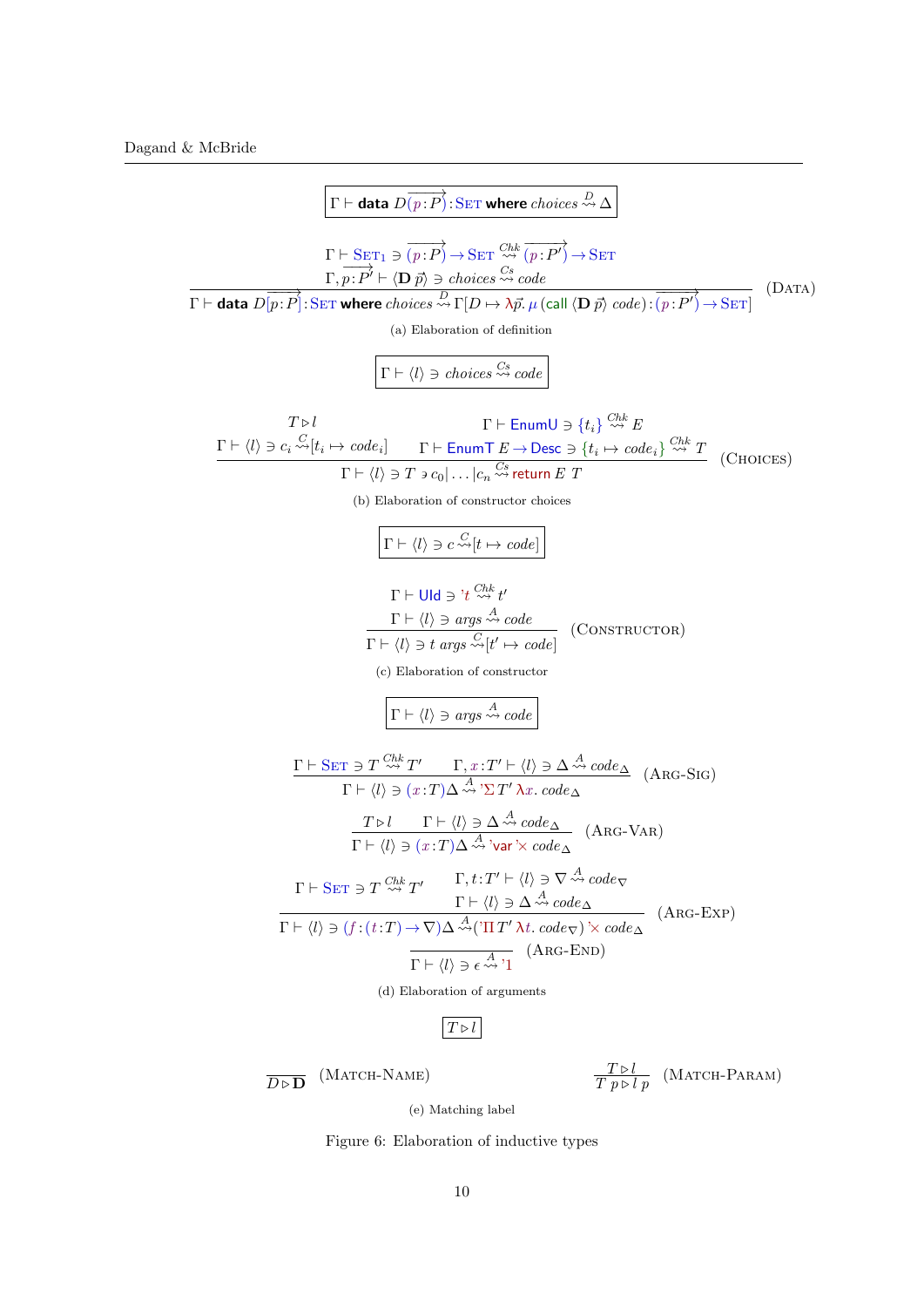Example 6 (Elaborating Tree). Applied to our example, we obtain:

 $\Gamma\vdash$  data Tree $(A\!:\!\rm{SET})\!:\!\rm{SET}$  where  $[choices] \mathop \sim\limits^D \to \Gamma[{\sf Tree}\mapsto \lambda A.\,\mu\,(\text{call}\,\langle{\bf Tree}\,A\rangle\, [code]):A\to \rm{SET}]$ 

where

$$
\begin{aligned} \textit{choices} & \triangleq \text{Tree } A \ni \textsf{leaf} \mid \textsf{node} \, (l\colon \textsf{Tree } A) (a\colon \! \! A) (r\colon \textsf{Tree } A) \\ \textit{code} & \triangleq \textsf{return} \left\{ \begin{array}{c} \text{'leaf},\\ \text{'node} \end{array} \right\} \left\{ \begin{array}{c} \text{'leaf} & \mapsto \text{'1},\\ \text{'node} & \mapsto \text{'var } \times \text{'\texttt{S}} \, A \, \texttt{A} \ldots \text{'var } \times \text{'1} \end{array} \right\} \end{aligned}
$$

Elaboration of constructor choices (Fig. 6b): The judgment reads as: in a context Γ, the sum of constructors *choices* defining the datatype  $l$  elaborates to a description *code*. To elaborate the choice of constructors, we elaborate each individual constructor – via rule (CONSTRUCTOR) – hence obtaining their respective constructor name and code. We then return the finite collection of constructor names and their corresponding codes. This elaboration step is subject to the soundness property:

**Lemma 1.** If 
$$
\begin{cases} \Gamma \vdash l \text{ datatel} \\ \Gamma \vdash \langle l \rangle \ni choices \stackrel{Cs}{\leadsto} code \end{cases}
$$
, then  $\Gamma \vdash code : \langle l \rangle$ 

Example 7 (Elaborating Tree). Applied to our example, we obtain:

$$
\Gamma, A: \text{SET} \vdash \langle \text{Tree } A \rangle \ni [choice] \stackrel{Cs}{\leadsto} [code]
$$

Where *choices* and *code* have been defined above.

Elaboration of constructor (Fig. 6c): The judgment reads as: in a context Γ, the constructor c defining a datatype l elaborates to a label t, the constructor name, and a description  $code$ . The role of this elaboration step is twofold. First, we extract the constructor name and elaborate it into a label – via type checking against UId. Second, we elaborate the arguments of that constructor – via any of the rules (Arg-Sig), (Arg-Var), (Arg-Exp), or (Arg-End)– hence obtaining a Desc code. We return the pair of the label and the arguments' code, subject to the following soundness property:

**Lemma 2.** If 
$$
\begin{cases} \Gamma \vdash l \text{ datatel} \\ \Gamma \vdash \langle l \rangle \ni c \stackrel{C}{\leadsto} [t \mapsto code] \end{cases}
$$
, then  $\begin{cases} \Gamma \vdash t : U \text{Id} \\ \Gamma \vdash code : Desc \end{cases}$ 

Example 8 (Elaborating Tree). Since our datatype definition has two constructors, there are two instances of constructor elaboration:

$$
\Gamma, A: \text{SET} \vdash \langle \text{Tree } A \rangle \ni \text{leaf} \stackrel{C}{\leadsto} [` \text{leaf } \mapsto `1]
$$
\n
$$
\Gamma, A: \text{SET} \vdash \langle \text{Tree } A \rangle \ni \text{node } (l: \text{Tree } A)(a:A)(r: \text{Tree } A) \stackrel{C}{\leadsto} [` \text{node } \mapsto ` \text{var } ` \times ` \Sigma \, A \, \lambda \_ \cdot \text{var } ` \times `1]
$$

Elaboration of arguments (Fig. 6d): The judgment reads as: in a context  $\Gamma$ , a constructor's arguments *args* defining the datatype  $l$  elaborate to a description *code*. Intuitively, the arguments form a telescope of  $\Sigma$ -types, hence our translation to  $\Sigma$  and  $\times$  codes. The rules (ARG-SIG) and (Arg-Var) are non-deterministic: T could either be a proper type or a recursive call. In the first case, this maps to a standard  $\Sigma$  code, while in the second case, we must make sure that the recursive call is valid – via the judgment  $T \triangleright l$  – and, if so, we generate a 'var code. We also support exponentials in the definitions, mapping them to the 'Π code – via rule (Arg-Exp). Once all arguments have been processed, we conclude by generating the  $'1 \text{ code } -$  via rule (ARG-END). This translation is subject to the following soundness property: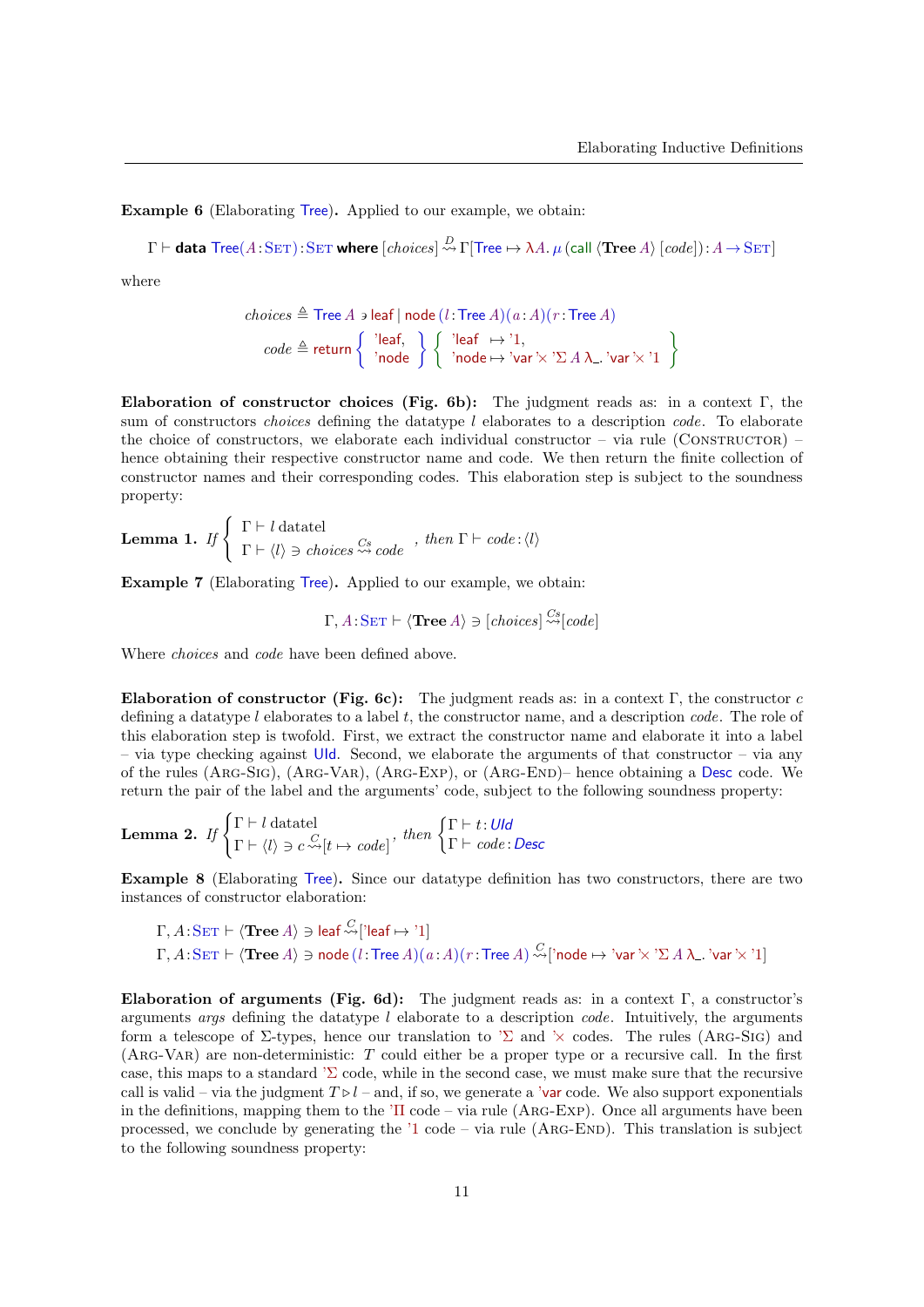**Lemma 3.** If  $\left\{\begin{array}{c} \Gamma \vdash l \text{ data} \end{array}\right.$  $\Gamma \vdash \langle l \rangle \ni \mathit{args} \stackrel{A}{\leadsto} code$ , then  $\Gamma \vdash code \colon \mathsf{Desc}$ 

Example 9 (Elaborating Tree). Elaborating the arguments of the leaf constructor is trivial:

 $\Gamma, A\!:\!\mathrm{SET} \vdash \langle \mathbf{Tree}\,A \rangle \ni \epsilon \stackrel{A}{\leadsto} {}^{\backprime}1$ 

As for the node constructor, we obtain its code through the following sequence of elaborations:

|                                  | Tree $A \triangleright$ Tree $A$<br>$\Gamma, A: \text{SET}, a: A \vdash \langle \text{Tree } A \rangle \ni \epsilon \stackrel{A}{\leadsto} 1$                                                                  |  |
|----------------------------------|----------------------------------------------------------------------------------------------------------------------------------------------------------------------------------------------------------------|--|
| Tree $A \triangleright$ Tree $A$ | $\Gamma, A: \text{SET}, a: A \vdash \langle \text{Tree } A \rangle \ni (r: \text{Tree } A) \stackrel{A}{\rightsquigarrow} \text{Var'} \times \text{Var}$                                                       |  |
|                                  | $\Gamma, A:\text{SET} \vdash \langle \text{Tree } A \rangle \ni (a:A)(r:\text{Tree } A) \stackrel{A}{\rightsquigarrow} \sum A \lambda$ . 'var' $\times$ '1                                                     |  |
|                                  | $\Gamma, A: \text{SET} \vdash \langle \text{Tree } A \rangle \ni (l: \text{Tree } A)(a:A)(r: \text{Tree } A) \stackrel{A}{\rightsquigarrow} \text{'var'} \times \text{'$\Sigma$ } A \lambda$ 'var' $\times$ '1 |  |

**Matching label (Fig. 6e):** The judgment reads as: the type T matches the description label  $l$ . In rule (CHOICES) and rule (ARG-VAR), we match the label l against a type T using the judgment  $T \triangleright l$ . Through this judgment, we spot the recursive arguments in the datatype definition, enforcing that the parameters are unchanged. Whilst this judgment has no impact on the soundness and completeness of the elaborator – we could have used a special symbol to denote recursive arguments – its role is crucial from an usability perspective: this definition style is more natural.

We can now prove the soundness of the whole translation: the elaboration of a datatype in a valid context  $\Gamma$  returns an extended context  $\Delta$  that is valid. We formulate soundness as follow:

**Theorem 3** (Soundness of elaboration). If  $\begin{cases} \Gamma \vdash \text{VALID} \\ \Gamma \vdash \text{VALID} \end{cases}$  $\Gamma \vdash$  data  $\overrightarrow{D(p:P)}$  : SET where  $choices \stackrel{D}{\leadsto} \Delta'$ then  $\Delta \vdash$  VALID.

Proof. First, we prove Lemma 3 by induction on the list of arguments. We then obtain Lemma 2. By applying this lemma to all constructors, we obtain Lemma 1. The soundness theorem follows.

 $\Box$ 

While our soundness theorem gives some hint as to the correctness of our specification, we could obtain a stronger result by proving an equivalence between Coq's Inductive definitions and the corresponding datatype declaration in our system. This equivalence amounts to proving the equivalence of the associated elimination forms, i.e. Fixpoint in Coq and induction in our system. However, since we do not know of any formal description of elimination principles generated from an Inductive definition, we shall use the simpler presentation given by Giménez (1995).

**Lemma 4.** For any inductive definition  $\text{Ind}(X:\text{SET})\langle\mathcal{C}_0 | \dots | \mathcal{C}_n \rangle$  in Coq, the corresponding inductive definition data  $X : \text{SET where } X \ni \mathcal{C}_0 \mid \cdots \mid \mathcal{C}_n$  in our system elaborates to a code D having an extensionally equal elimination principle.

*Proof.* To prove this result, we compute the elaboration of a constructor form  $\mathcal{C}$  (Definition 2.2, (Giménez, 1995)). This merely consists in applying the rule (CONSTRUCTOR): we denote  $| \_ |$  the result of this elaboration step. We proceed by induction over the syntax of a constructor form and obtain:

$$
[X] \mapsto {}^{\prime}1
$$

$$
[(x:M) \to C] \mapsto {}^{\prime}\Sigma M \lambda x. [\mathcal{C}]
$$

$$
[(x:M \to X) \to \mathcal{C}] \mapsto (I \Pi M \lambda .. {}^{\prime} \text{var}) \times [\mathcal{C}]
$$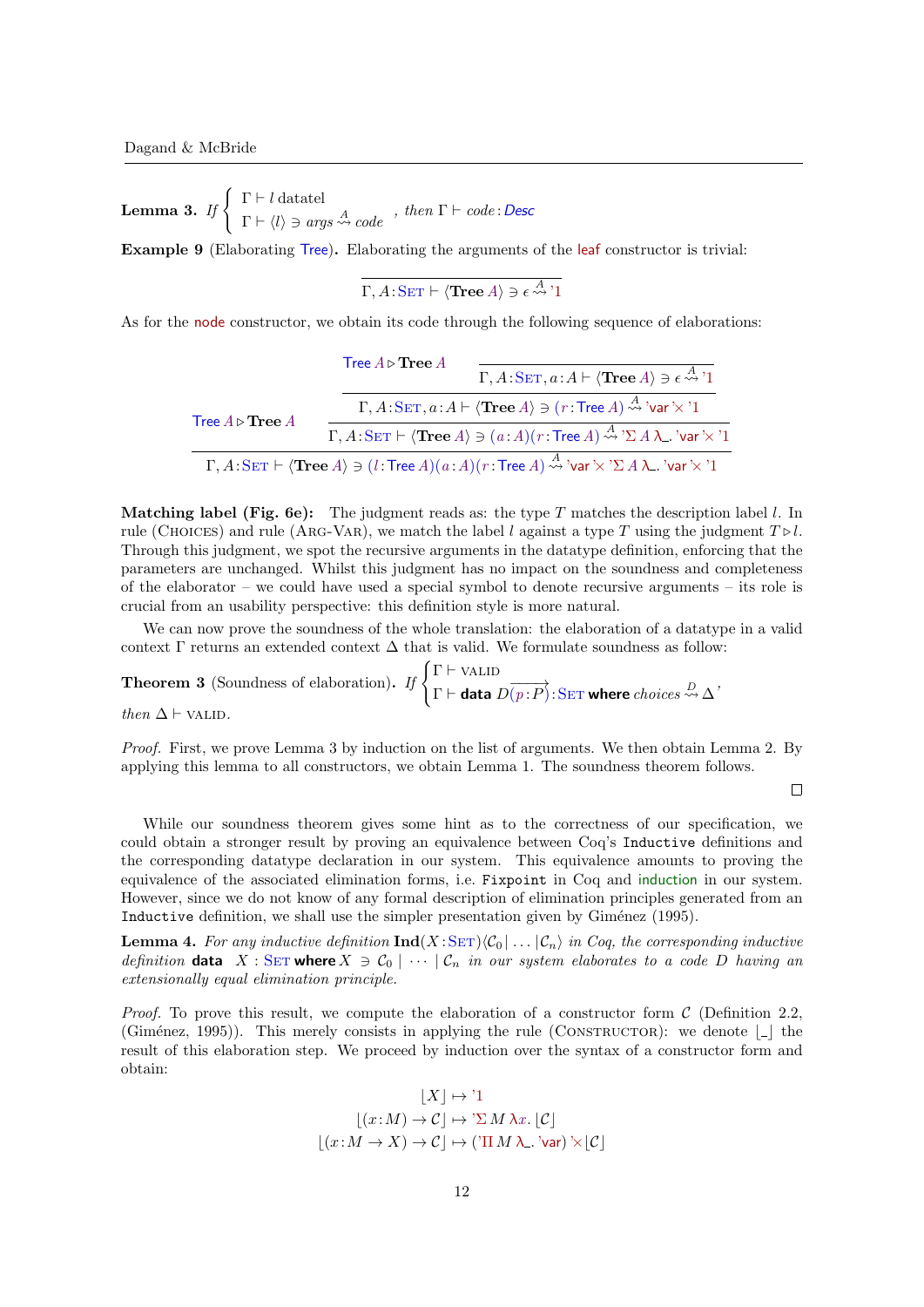We thus get a translation from Giménez's recursive type declarations to a code in our universe:

$$
[\mathbf{Ind}(X:\mathrm{SET})\langle \mathcal{C}_0 | \ldots | \mathcal{C}_n \rangle] \mapsto \sigma n \{i \mapsto [\mathcal{C}_i] \}
$$

Having done that, it is then a straightforward symbol-pushing exercise to prove that Coq's elimination rules (Section 3.1.1, Giménez (1995)) can be reduced to our generic elimination principle. The crux of the matter consists in showing that the minor premises – defined by  $\mathcal{E}_1$  in that paper – are extensionally equivalent to the induction hypothesis  $((d : ||D|| (\mu D)) \rightarrow$ All  $D (\mu D) P d \rightarrow P(\text{ind}))$  in our system.

 $\Box$ 

A corollary of this lemma amounts to the completeness of our syntax of datatypes, i.e. if we consider that inductive types are characterised by their elimination principle, our presentation is as expressive as Coq's presentation:

**Theorem 4** (Completeness of elaboration). For an inductive type  $\text{Ind}(X \text{:} \text{SET})\langle C_0 | \dots | C_n \rangle$  in Coq, any function introduced by a Fixpoint definition over  $X$  admits an extensionally equivalent definition in our system. Conversely, our generic elimination principle is accepted by Coq.

Proof. The fact that our induction principle is accepted by Coq is a known result (Chapman et al., 2010). The other direction consists in proving that any Fixpoint definition can be implemented using our induction principle. To this end, we use Giménez reduction of Fixpoint definitions down to elimination rules. By Lemma 4, we have that Coq's elimination rules are equivalent to ours.

 $\Box$ 

## 4. Reflections on Inductives

Having described our infrastructure to elaborate inductive definitions down to descriptions, we would like to give an overview of the possibilities offered by such a system. Indeed, in a purely syntactic presentation of inductives, we are stuck at the meta-level of the type theory: if we want to provide support to manipulate inductive types, it must be implemented as part of the theorem prover, out of the type theory. Alternatively, a quoting/unquoting mechanism could be provided but guaranteeing the safety of such an extension is likely to be tricky.

Because our type theory reflects inductives in itself, the meta-theory of inductive types is no more than a universe. What used to be meta-theoretical constructions can now be implemented from within the type theory, benefiting from the various amenities offered by a dependently-typed programming language. By adequately extending the elaboration machinery, the user would be given a convenient and high-level syntax to refer to these type-theoretic constructions. In this section, we present two examples of such "reflection on inductives". Our first example, reflecting constructions on constructors (McBride et al., 2004), will appeal to the implementers: we hint at the possibility of implementing key features of the type theory within itself, a baby step toward bootstrapping. Our second example, providing a user defined deriving mechanism, should appeal to programmers: we illustrate how programmers could provide generic operations over datatypes and see them automatically integrated in their development.

#### 4.1. A few constructions on constructors, internalized

McBride et al. (2004) describe a collection of lemmas that theorem prover's implementer would like to export with every inductive type. In that paper, the authors first show how one can reduce case analysis and course-of-value recursion to standard induction. Then, they describe two lemmas over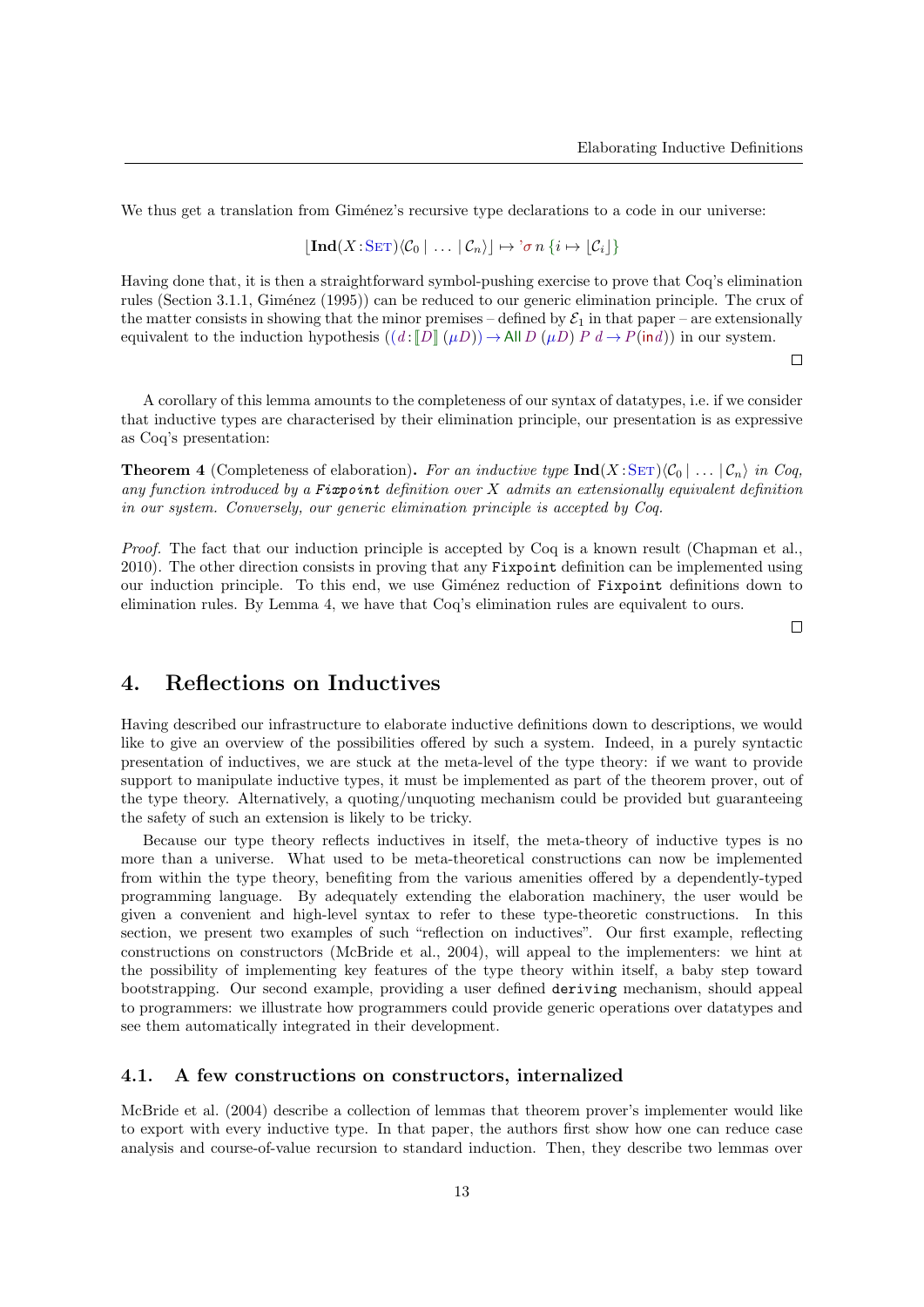datatype constructors: no confusion – constructors are injective and disjoint – and  $acyclicity$  – we can automatically disprove equalities of the form  $x = t$  where x appears constructor-guarded in t.

However, since this paper works on the syntactic form of datatype definitions, it is rife with "..." definitions. For instance, the authors reduce case analysis to induction with no less than ten ellipsis in the construction. In our system, we generically derive case analysis by a mere definition within the type theory. To do so, we simply ignore the induction hypothesis from the generic induction principle:

```
case (D:Desc)(P:\mu D \to SET)(cases: (d:[[D]](\mu D)) \to P(\text{ind}))(x:\mu D): Pxcase D P cases x \mapsto induction D P (\lambda d. \lambda . cases d) x
```
Similarly, the authors specify and prove the no confusion lemma over the skeleton of an inductive definition. In our system, this result is internalised through two definitions. In the following, we will assume that D is a tagged description, i.e.  $D = \sigma E T$  where E is the finite sets of constructor labels. An inhabitant of  $\mu D$  is therefore a pair in  $(c, a)$  with c representing the constructor name and a the tuple of arguments. The NoConfusion lemma states that two (equal) terms  $x, y : \mu D$  must be the same constructor (second case, asking the impossible) and their arguments must be equal (first case):

| NoConfusion $(x:\mu D)$ $(y:\mu D)$                                            | $SET_1$       |                                                                                    |
|--------------------------------------------------------------------------------|---------------|------------------------------------------------------------------------------------|
| NoConfusion (in $(c_x, a_x)$ ) (in $(c_y, a_y)$ )   decideEq-EnumT $c_x$ $c_y$ |               |                                                                                    |
| NoConfusion (in $(c_x, a_x)$ ) (in $(c_x, a_y)$ )                              | equal refl    | $\mapsto (P: \text{SET}) \rightarrow (a_x \equiv a_y \rightarrow P) \rightarrow P$ |
| NoConfusion (in $(c_x, a_x)$ ) (in $(c_y, a_y)$ )                              | not-equal $q$ | $\mapsto (P:SET) \rightarrow P$                                                    |

The proof of this lemma consists simply in deciding whether the constructor tag are equal or not, hence discriminating the constructors and deconstructing the equality proof:

|                                                                   |  |  | noConfusion $(x:\mu D)$ $(y:\mu D)$ $(q:x \equiv y)$ : NoConfusion x y |                                               |
|-------------------------------------------------------------------|--|--|------------------------------------------------------------------------|-----------------------------------------------|
| noConfusion $(\text{in } (c_x, a_x))$ $(\text{in } (c_y, a_y))$ q |  |  | decideEq-EnumT $c_x$ $c_y$                                             |                                               |
| noConfusion (in $(c_x, a_x)$ ) (in $(c_x, a_y)$ )                 |  |  | equal refl                                                             | $\rightarrow \lambda P. \lambda rec.$ rec.    |
| noConfusion (in $(c_x, a_x)$ ) (in $(c_y, a_y)$ )                 |  |  | not-equal $nea$                                                        | $\mapsto \lambda P$ . 0-elim ( <i>neq q</i> ) |

At this stage, we have proved this lemma generically, for all tagged descriptions. Hence, after defining a new datatype, a user can directly use this lemma on her definition. For convenience, a subsequent elaboration phase should specialise this lemma to the datatype being defined.

#### 4.2. Deriving operations on datatypes

Another possible extension of our system is a generic deriving mechanism. In the HASKELL language, we can write a definition such as

data Nat: SET where Nat  $\Rightarrow$  0 | suc  $(n : Nat)$ deriving Eq

that automatically generates an equality test for the given datatype. Again, since datatypes are a meta-theoretical entity, this deriving mechanism has to be provided by the implementer and, template programming aside, they cannot be implemented by the programmers themselves.

In our framework, we could extend the elaborator for datatypes with a deriving mechanism. However, for such a mechanism to work, we must restrict ourselves to decidable properties: for example, if the user asks to derive equality on a datatype that does not admit a decidable equality (e.g. Brouwer ordinals), this should fail immediately. To solve this issue, we add one level of indirection: while we cannot decide equality for *any* datatype, we can decide whether a datatype belongs to a sub-universe for which equality is decidable. Hence, to introduce a derivable property  $P$  in the type theory, the programmer would populate the following record structure:

```
Derivable (P:\text{Desc}\to \text{SET}): \text{SET}_1Derivable P \mapsto\sqrt{ }J
                       \mathcal{L}subDesc : Desc \rightarrow SET<sub>1</sub>
                            membership: (D : \text{Desc}) \rightarrow \text{Decidable} (subDesc D)
                            derive : subDesc D \to P D
```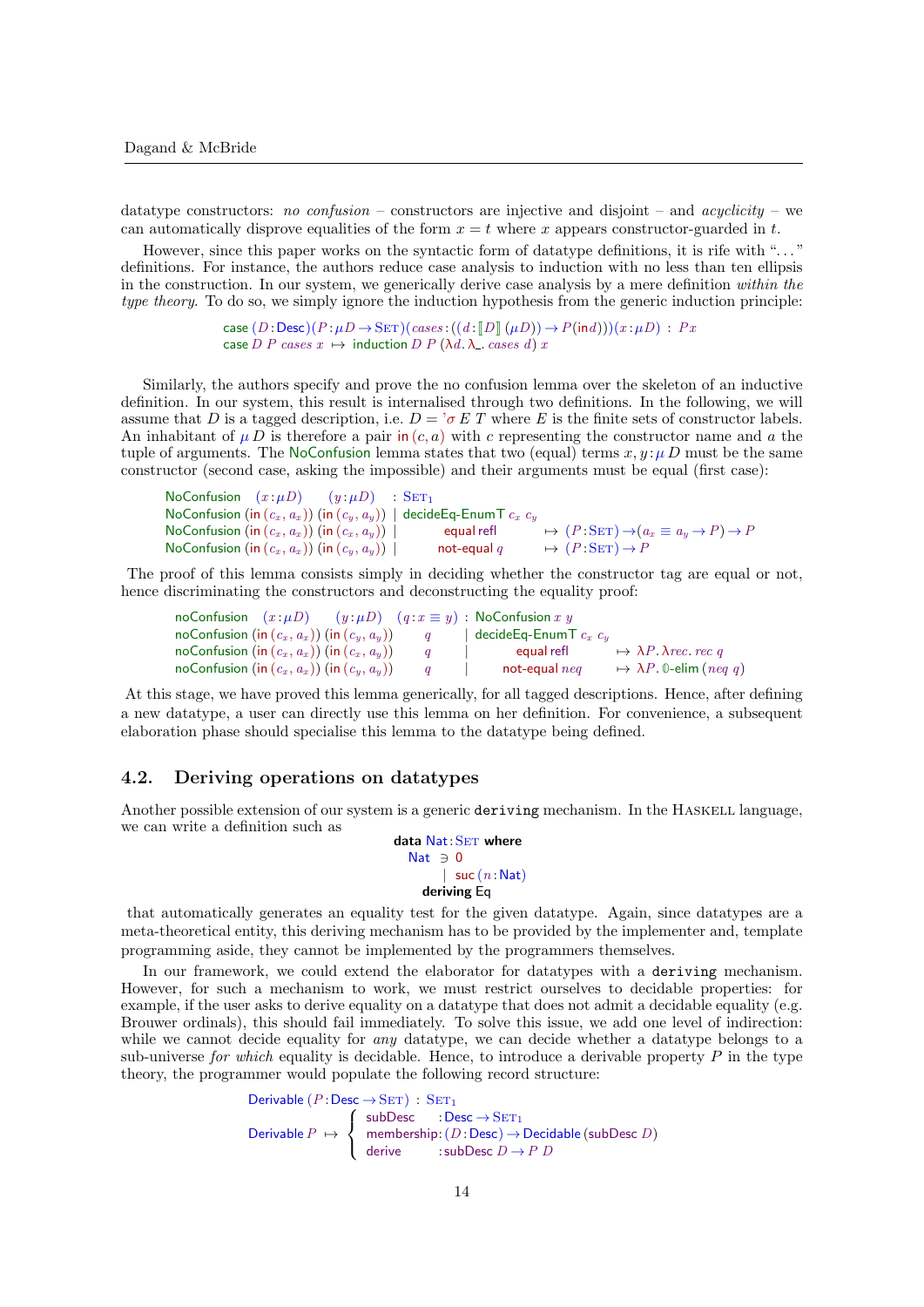For example, in the case of equality, the programmer has first to provide a function eqDesc : Desc  $\rightarrow$  SET<sub>1</sub>. One possible (perhaps simplistic, but valid) sub-universe consists only of products, finite sums, recursive call, and unit: it is enough to describe natural numbers and variants thereof. She then implements a procedure membershipEq :  $(D : Desc) \rightarrow$  Decidable (eqDesc D) deciding whether a given Desc code fits into this sub-universe or not. Recall that Decidable A corresponds to  $A + \neg A$ . It should be clear that the membership of a Desc code to our sub-universe of finite products and sums is decidable. Finally, she implements the key operation derive Eq : eqDesc  $D \rightarrow (x \, y \, :$  $\mu$  D)  $\rightarrow$  Decidable ( $x \equiv y$ ) that decides equality of two objects, assuming that they belong to the subuniverse. This implements the structure Eq:Derivable ( $\lambda D$ . (x y: $\mu D$ )  $\rightarrow$  Decidable  $x \equiv y$ ).

While elaborating a datatype, it is then straightforward – and automatic – for us to generate its derivable property, or reject it immediately: we simply compute membership on the specific code. If we obtain a negative response, we report an error. If we obtain a positive witness, we pass that witness to derive and instantiate the property. For example, since natural numbers fit into the eqDesc universe, the elaboration machinery would automatically generate the following decision procedure

> Nat-eq  $(x y : \text{Nat})$  : Decidable  $x \equiv y$ Nat-eq  $x y \rightarrow$  deriveEq (witness (membershipEq NatD)  $*)$

without any input from the user but the deriving Eq clause. Here, witness is a library function that extracts the witness from a true decidable property: applied to NatD, the function membershipEq computes a positive witness that we can simply extract. Again, this calls for an extension of elaboration, supporting such a deriving mechanism.

# 5. Conclusion

In this paper, we have striven to give a coherent framework for elaboration in type theory. We have organised our system around two structuring ideas. First, by using the flow of typing information, we obtain a richer and more flexible term language. Second, by using types as presentation of high-level concepts, such as inductive definition, we can effectively guide the elaboration process. This technique is conceptually simple and therefore amenable to formal reasoning. This simplicity together with the soundness proofs should convince the reader of its validity.

From there, we believe that reasoning on inductive definitions can be liberated from the elusive ellipsis: proofs and constructions on inductives ought to happen within the type theory itself. After Harper and Stone (2000), we claim that if the treatment of datatypes is conceptually straightforward then it ought to be technically straightforward and implemented as a generic program in the type theory. For non-straightforward properties, our results should be reusable across calculi – such as the Calculus of Inductive Constructions – and not too rigidly tied to our universe of datatypes. Besides, we were careful to present elaboration as a relation rather than a mere program, making it more amenable to abstract reasoning.

We also had a glimpse at two possible extensions of the elaboration process. While we did not formalise these examples, our expectations seem reasonable and our experience modeling them in Agda further supports this impression. We have seen how generic theorems on inductive types can be internalised as generic programs: besides the benefit of reducing the trusted computing base, their validity is guaranteed by type checking. Also, we have presented a generic deriving mechanism: with no extension to the type theory, we are able to let the user define sub-universes that support certain operations. These operations could then be automatically specialised to the datatypes that support them, without any user intervention.